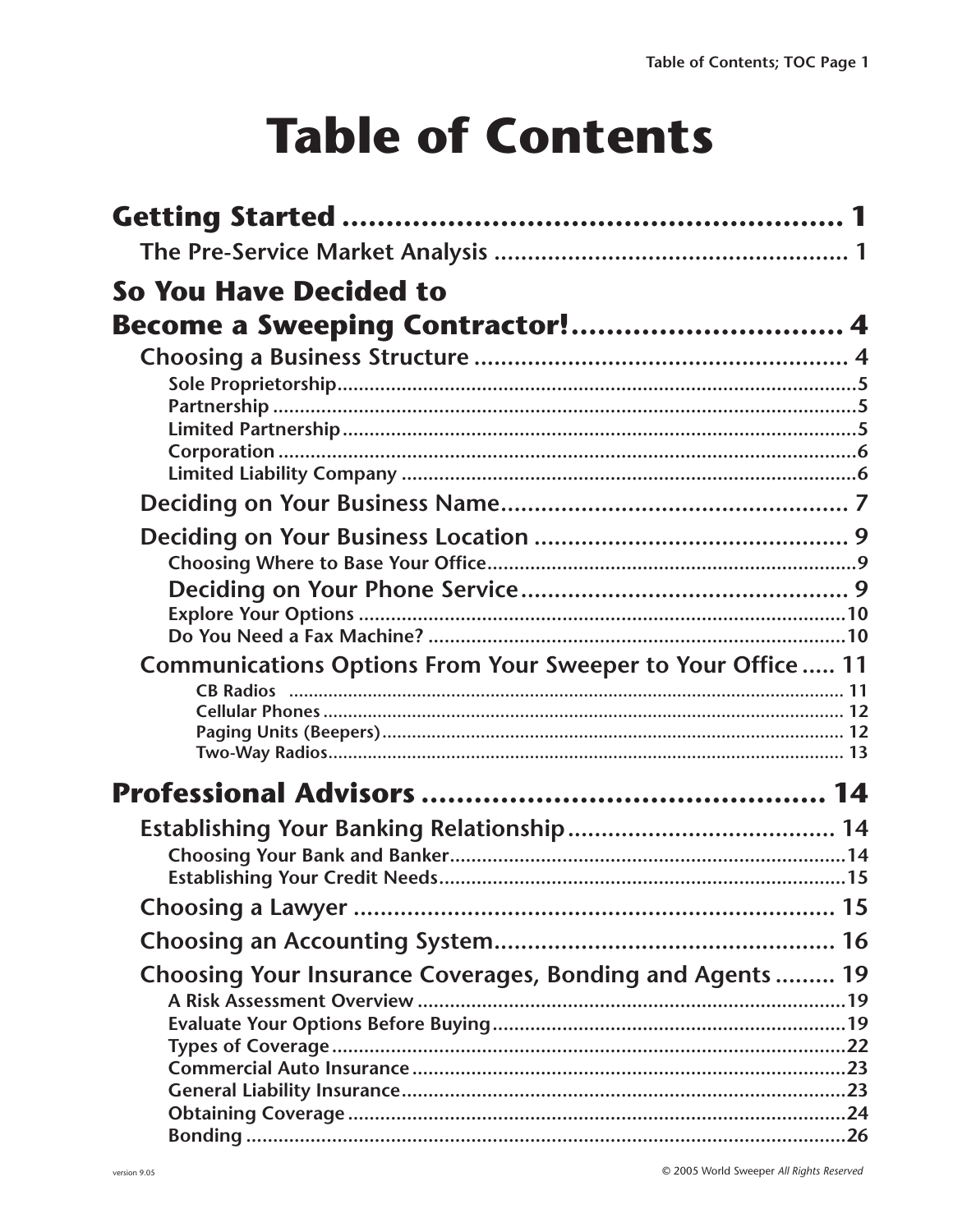|                                                | 33 |
|------------------------------------------------|----|
| Tax Statements for Independent Contractors  34 |    |
|                                                |    |
|                                                |    |
|                                                |    |
| The Off-Road Fuel Use Excise Tax Exemption  35 |    |
|                                                |    |
|                                                |    |
|                                                |    |
|                                                |    |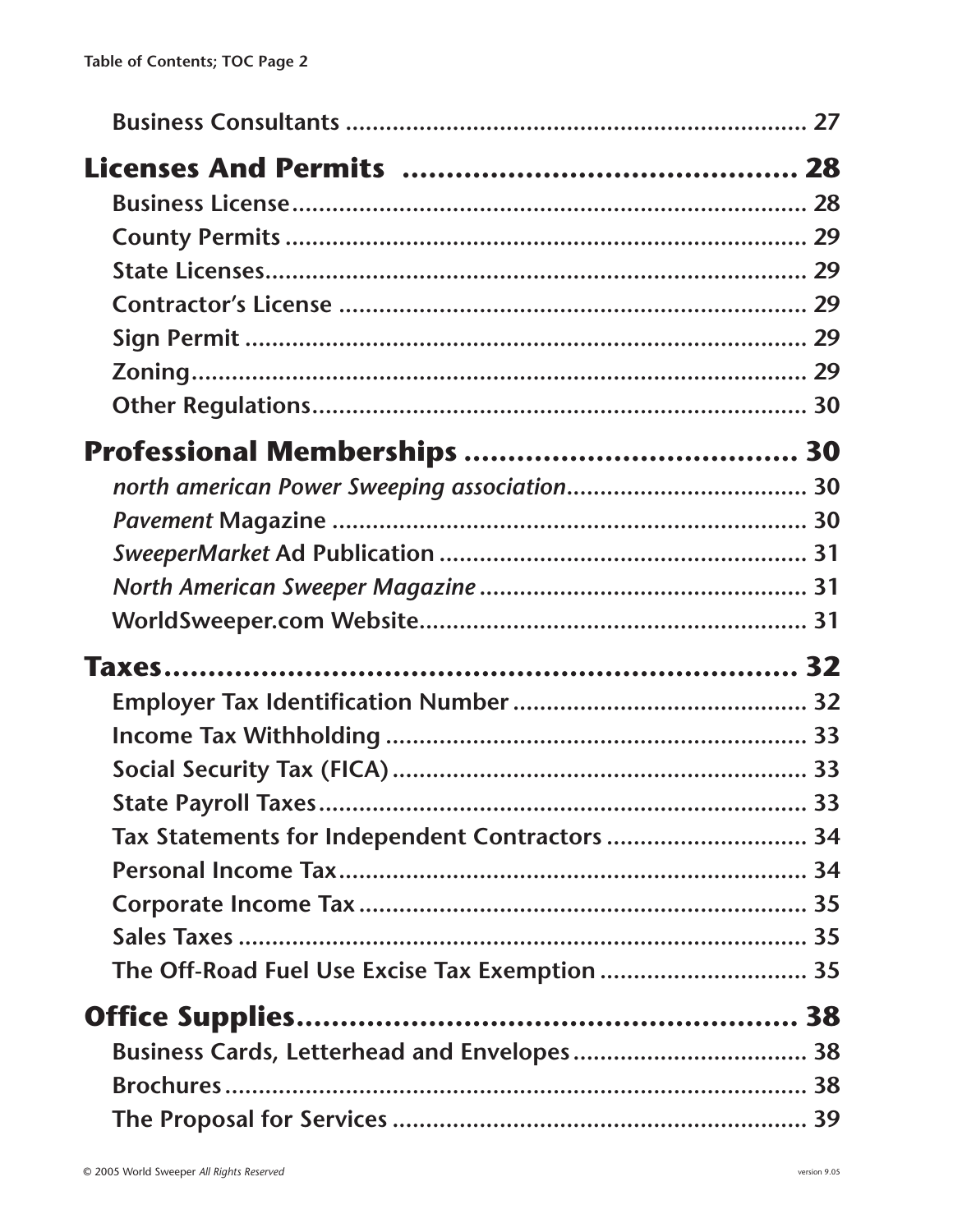| The Value of Using Computers 43                              |  |
|--------------------------------------------------------------|--|
|                                                              |  |
|                                                              |  |
| Streamlining the Customer Contact Process  47                |  |
|                                                              |  |
|                                                              |  |
| Selling and Marketing Your Service 50                        |  |
| Selling Versus Marketing: Do You Know the Difference? 50     |  |
|                                                              |  |
|                                                              |  |
|                                                              |  |
|                                                              |  |
| Distinguishing Yourself From Your Competitors  55            |  |
|                                                              |  |
|                                                              |  |
|                                                              |  |
|                                                              |  |
|                                                              |  |
|                                                              |  |
|                                                              |  |
|                                                              |  |
|                                                              |  |
| Designing a Promotional Plan; Assessing Available Options 73 |  |
|                                                              |  |
|                                                              |  |
|                                                              |  |
|                                                              |  |
|                                                              |  |
|                                                              |  |
|                                                              |  |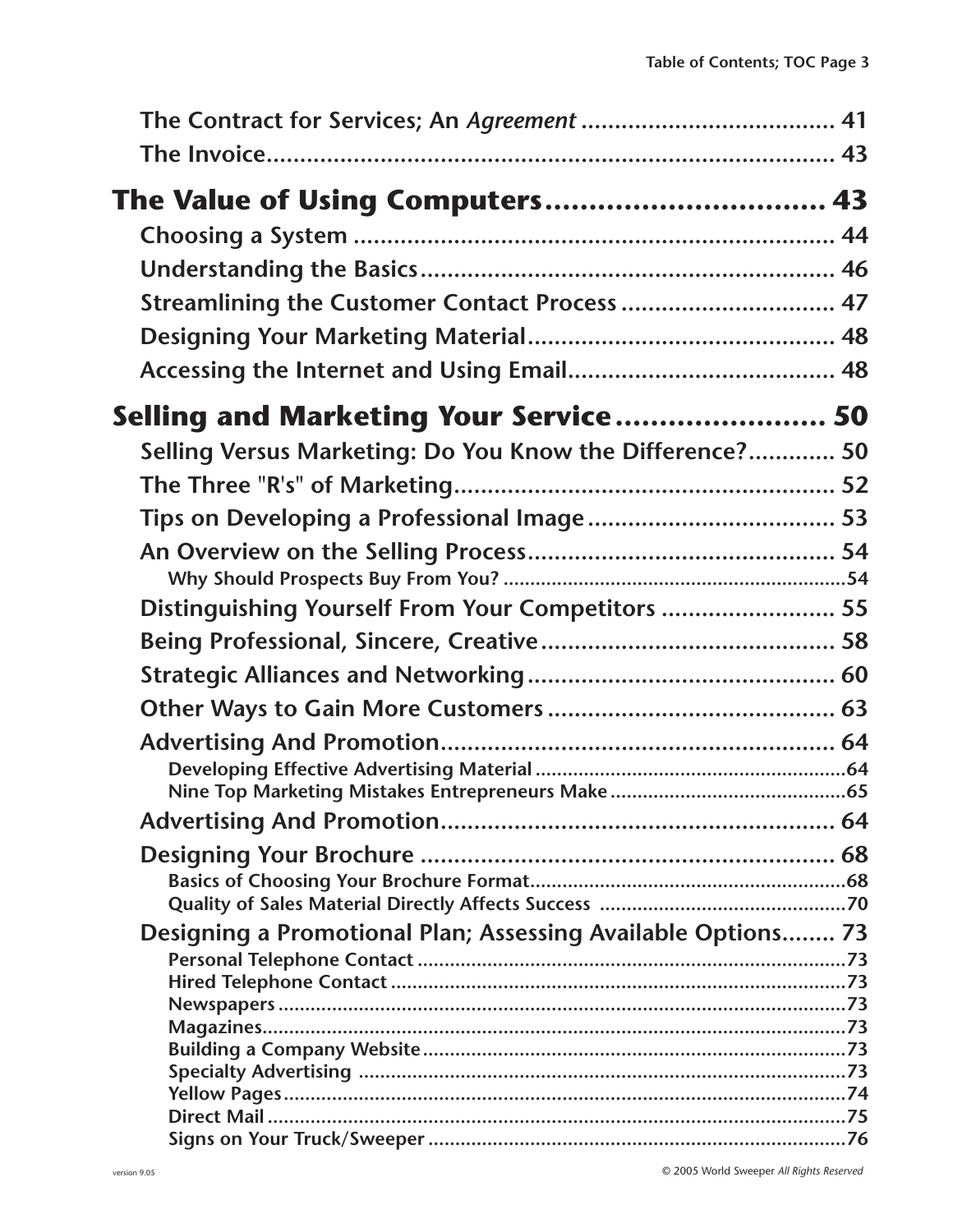| Fielding Telephone Questions And Responding To Objections 93 |  |
|--------------------------------------------------------------|--|
|                                                              |  |
|                                                              |  |
|                                                              |  |
|                                                              |  |
|                                                              |  |
|                                                              |  |
| Developing A Professional Follow-Up System  111              |  |
|                                                              |  |
|                                                              |  |
|                                                              |  |
|                                                              |  |
|                                                              |  |
|                                                              |  |
|                                                              |  |
|                                                              |  |
|                                                              |  |
|                                                              |  |
|                                                              |  |
|                                                              |  |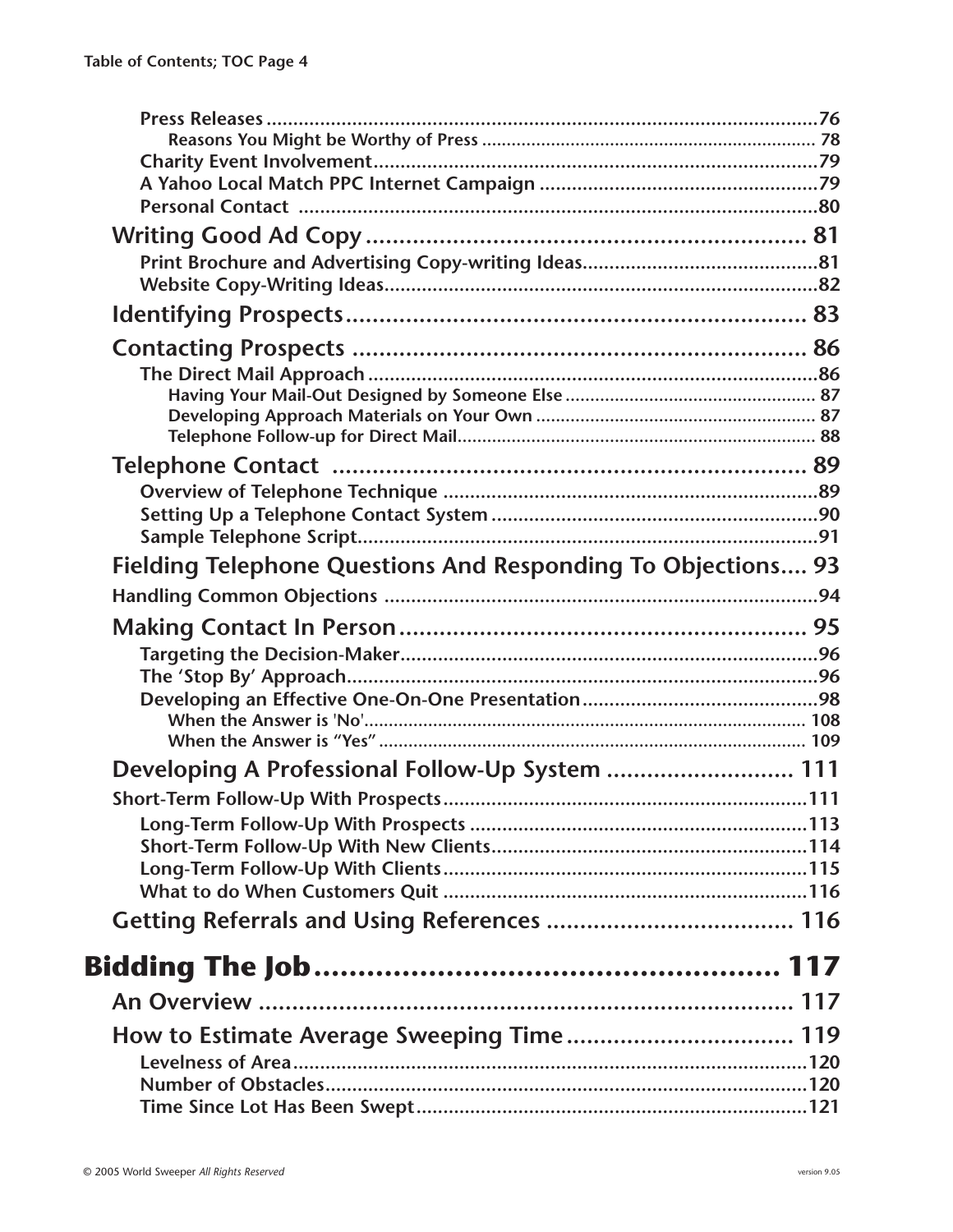| Pre-Qualifying Your New Customers' Ability to Pay  133             |  |
|--------------------------------------------------------------------|--|
|                                                                    |  |
|                                                                    |  |
| Forbidden Practices in Small Business Debt Collection Laws137      |  |
| Small Business Debt Collections Laws: What You Can't Do or Say 137 |  |
|                                                                    |  |
| More Tips for Successful Debt Collections 139                      |  |
| Keeping Your Customers Satisfied  140                              |  |
| Other Services You Can Perform  142                                |  |
|                                                                    |  |
|                                                                    |  |
|                                                                    |  |
|                                                                    |  |
| Keeping Birds From Getting the Drop on Your Clients 146            |  |
|                                                                    |  |
|                                                                    |  |
|                                                                    |  |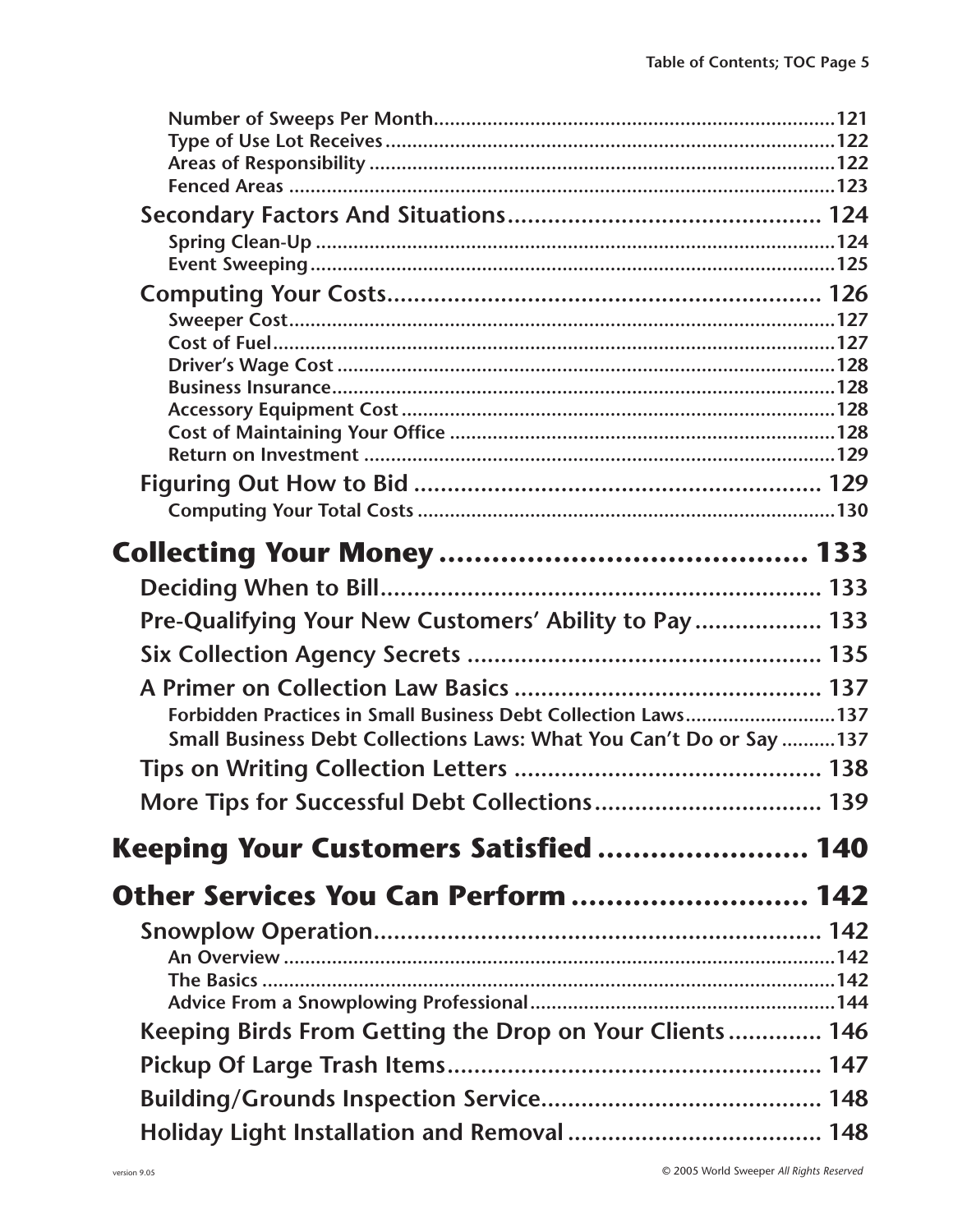| Dealing With The Challenge Of Noise 149                     |  |
|-------------------------------------------------------------|--|
|                                                             |  |
|                                                             |  |
|                                                             |  |
|                                                             |  |
|                                                             |  |
|                                                             |  |
|                                                             |  |
|                                                             |  |
|                                                             |  |
| How to Obtain Emergency Chassis Service 160                 |  |
|                                                             |  |
|                                                             |  |
|                                                             |  |
|                                                             |  |
|                                                             |  |
|                                                             |  |
|                                                             |  |
| Sweeper Engine Air Cleaners: Replacement can be Critical165 |  |
|                                                             |  |
|                                                             |  |
| Join in Regional Conferences, or Organize Your Own 168      |  |
|                                                             |  |
| Early Planning Will Minimize Next Year's Tax Anxieties 170  |  |
|                                                             |  |
| In a Cabover Chassis, Remember to Take Corners Wide! 172    |  |
|                                                             |  |
|                                                             |  |
|                                                             |  |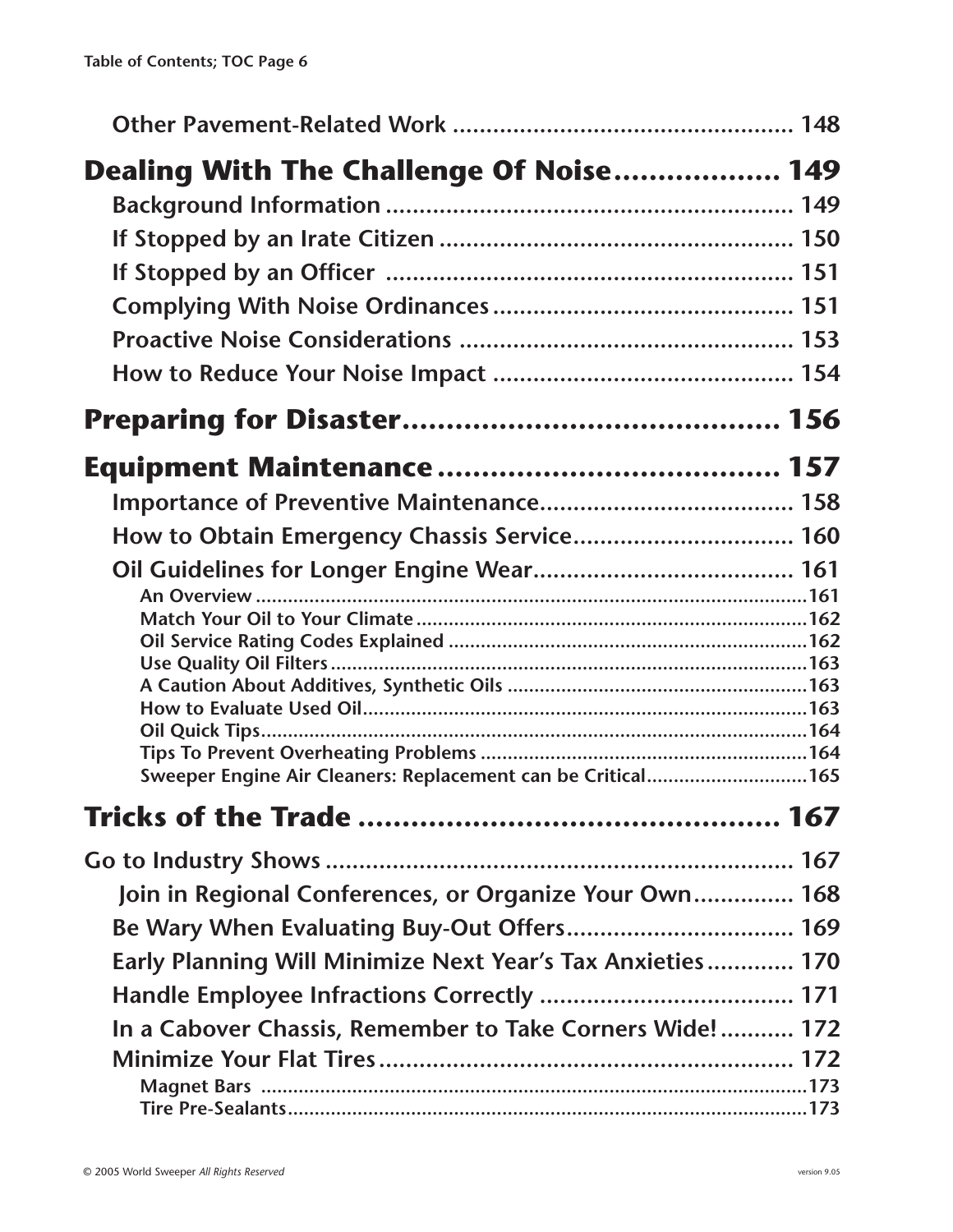| Back-Pack Blowers: Learn Safe and Efficient Operation  176       |  |
|------------------------------------------------------------------|--|
|                                                                  |  |
| <b>Dealing With Possible Competitor Sabotage  178</b>            |  |
| Illegal Dumping on Your Customers' Lots  178                     |  |
| Illegal Dumping Elsewhere by Your Competitors 179                |  |
|                                                                  |  |
| Maximize Growth Potential Through Planning 180                   |  |
|                                                                  |  |
|                                                                  |  |
|                                                                  |  |
|                                                                  |  |
| Ways to Finance Your Growth 191                                  |  |
|                                                                  |  |
|                                                                  |  |
|                                                                  |  |
|                                                                  |  |
|                                                                  |  |
|                                                                  |  |
|                                                                  |  |
| You've Finished the Beginning 199                                |  |
|                                                                  |  |
| <b>Informational Handouts</b>                                    |  |
| Shopping Center Finds Sweeper Service Key to Winning Lawsuit 202 |  |
|                                                                  |  |
| What Customers Should Know About Their Sweeping Contractors 205  |  |
| Mall Sweeping: Why Contract Sweeping Can be More Effective 206   |  |